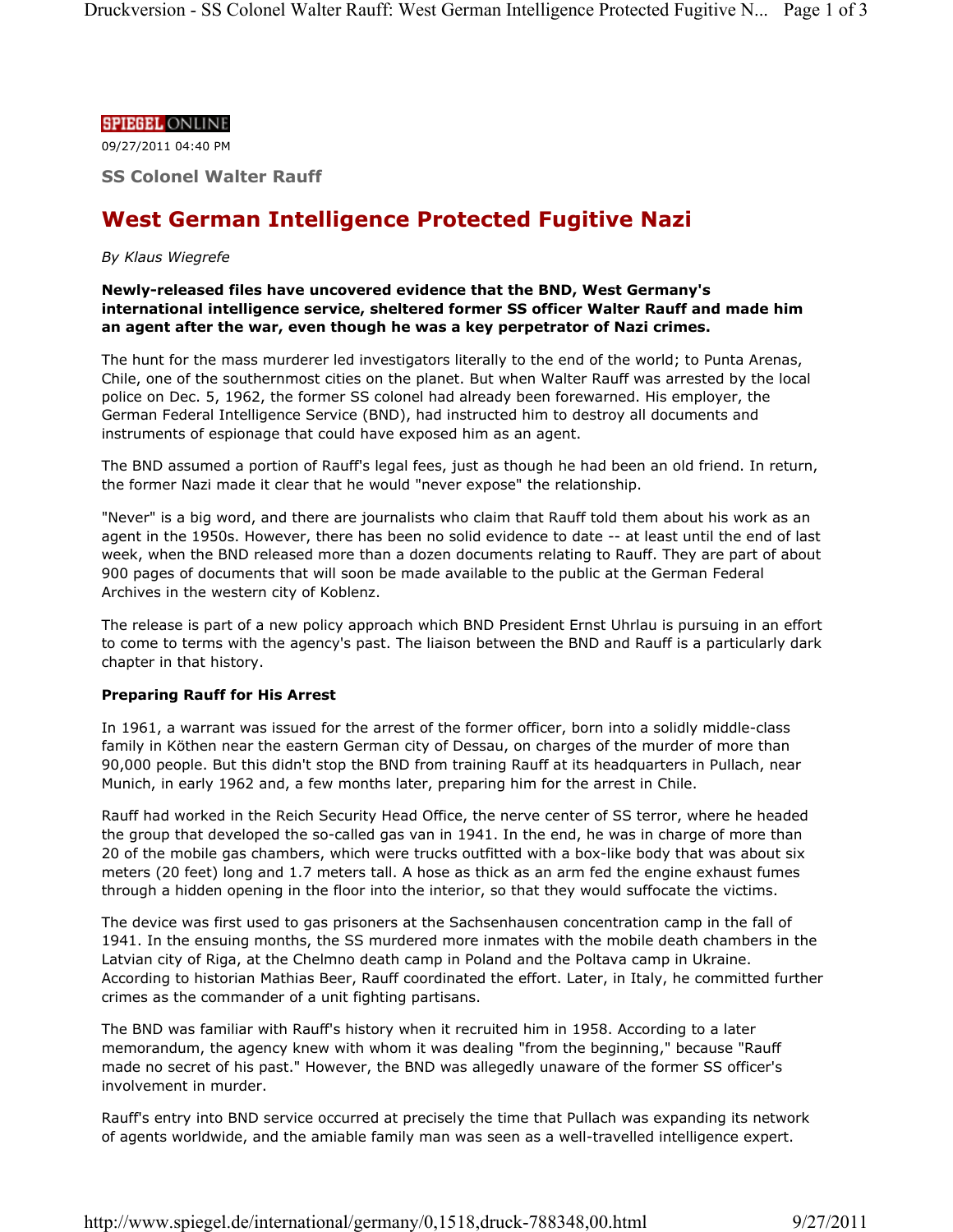After the end of the war, he escaped from an Allied prison camp in Italy and went to Syria. According to CIA records, he attempted to build a Syrian intelligence service based on the Gestapo model. He later fled to Ecuador and eventually settled in Chile.

# **An Old Nazi Acquaintance**

When the BND approached him in South America, Rauff agreed to cooperate immediately. His willingness to work with the agency probably had something to do with the fact that the BND agent who recruited him was an old acquaintance from the Reich Security Head Office (RSHA).

The man was Rudolf Oebsger-Röder, who held a doctorate in journalism and was once a fanatical SS official. After the war, he spent a few years working as a journalist for the *Deutsche Soldaten Zeitung* and even for SPIEGEL. He also worked as a so-called tipper, helping the BND headquarters in Pullach identify suitable agents.

Oebsger-Röder was put in charge of a BND field office in 1958. Rauff was probably one of the first agents he recruited in his new position. He was given the alias Enrico Gomez and, from then on, traveled throughout the region for the agency. He was paid a princely fee of more than 70,000 deutschmarks while serving as an agent.

But the BND was apparently less than satisfied with the results. Rauff's main job was to obtain information about Fidel Castro's Cuba, but as a BND employee noted, the German failed to "open up access points in the direction of Cuba." In February 1962, his monthly pay was even cut in half because of his "poor performance."

By this point, West German investigators were already tracking Rauff. An extradition request led to his arrest at the end of the year.

#### **Recruitment "Absolutely Unconscionable"**

According to the BND records that are now open to public view, Rauff seriously believed that he was innocent, which could explain why he did not flee, even though he knew that he was on the verge of being arrested. Or perhaps he had merely done his homework, because in Chile murder comes under the statute of limitations after 15 years. In other words, Rauff could not be extradited for his Nazi crimes, and so he left the prison in the capital Santiago a free man after a few months.

If the information in the now-released BND records is complete, this marked the end of cooperation between the intelligence service and Rauff, which the BND doesn't try to justify today. Rauff's recruitment was "absolutely unconscionable, both politically and morally," concludes Bodo Hechelhammer, director of the History Research Group and Task Force at the BND. Hechelhammer says that it was regrettable that the agency employed Nazi criminals like Rauff.

Rauff died in 1984, at the age of 77, after having lived out the rest of his life unmolested in Santiago de Chile. At his funeral, some of the mourners reportedly raised their right arms and shouted "Heil Hitler." Some even shouted "Heil Rauff."

*Translated from the German by Christopher Sultan*

**URL:**

http://www.spiegel.de/international/germany/0,1518,788348,00.html